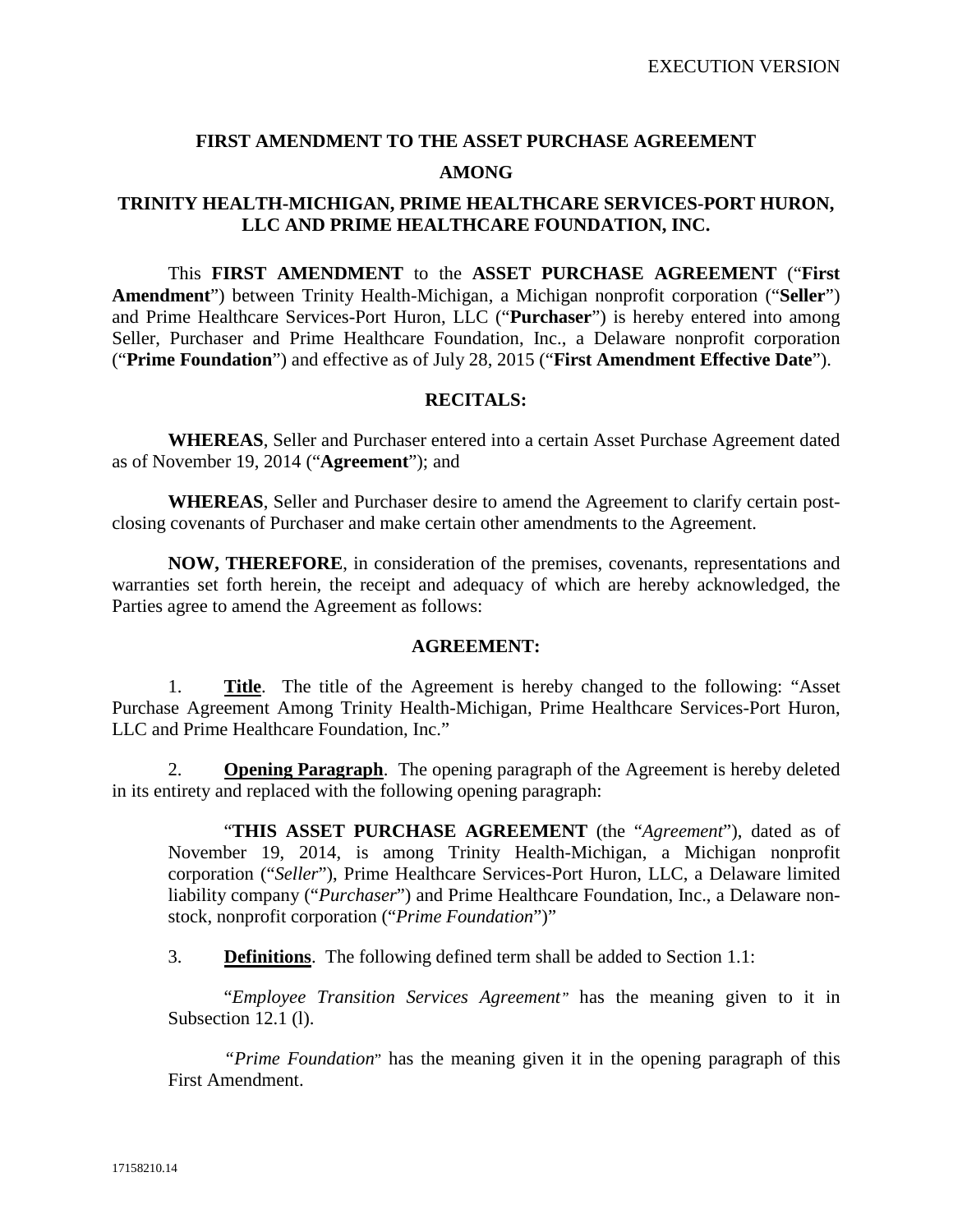"*Restricted Assets*" has the meaning given to it in Subsection 2.1(m).

*"Takeover Date"* means the date immediately following the expiration of the Employee Transition Services Agreement or the earlier termination of the Employee Transition Services Agreement on a date mutually agreed to by Purchaser and Seller that is on or before December 31, 2015.

4. **Purchase of Purchased Assets-Subsection 2.1(m)**. Subsection 2.1(m) is hereby deleted in its entirety and replaced with the following Subsection 2.1(m):

"(m) all donor restricted funds and restricted assets, if permissible (excluding leases and other contractual rights, which are being transferred separately to Purchaser or one of its Affiliates), and those funds or assets of Seller related to the operation of The Peoples' Clinic for Better Health held by the Hospital for its foundation activities or otherwise (the "*Restricted Assets*"), subject to the continued operation and ownership of the Hospital as provided in Sections 12.12 and 12.17; provided; however, that such Restricted Assets shall be transferred by Seller to Purchaser's Affiliate, Prime Foundation, rather than to Purchaser;"

5. **Assignment of Interest in Hospital Partners-Subsection 2.3(b)**. Subsection 2.3(b) is hereby deleted in its entirety.

6. **Excluded Assets-Subsection 2.4(s)**. Subsection 2.4(s) is hereby deleted in its entirety and replaced with the following Subsection 2.4(s):

"(s) Seller's interest in MCL A Co-Tenancy Laboratory at Warde Medical Laboratory; and"

7. **Excluded Assets-Subsection 2.4(q)**. Subsection 2.4(q) is hereby deleted in its entirety and replaced with the following Subsection 2.4(q):

 $\degree$ (q) 20 of the 164 beds licensed to the Hospital, which 20 licensed beds were previously transferred to the Hospital from another hospital owned by Seller and currently are not operational at Hospital;"

8. **Actions of Purchaser at Closing-Section 3.2**. The first sentence of Section 3.2 is hereby deleted in its entirety and replaced with the following:

"At Closing, and unless otherwise waived by Seller in writing, Purchaser or Prime Foundation, as applicable, will deliver to Seller the following:"

9. **Actions of Purchaser at Closing-Subsection 3.2(b)**. Subsection 3.2(b) is hereby modified to add the words "or Prime Foundation, as applicable" after the word "Purchaser" in the two places where the word "Purchaser" appears.

10. **Actions of Purchaser at Closing-Subsection 3.2(c)**. Subsection 3.2(c) is hereby deleted in its entirety and replaced with the following: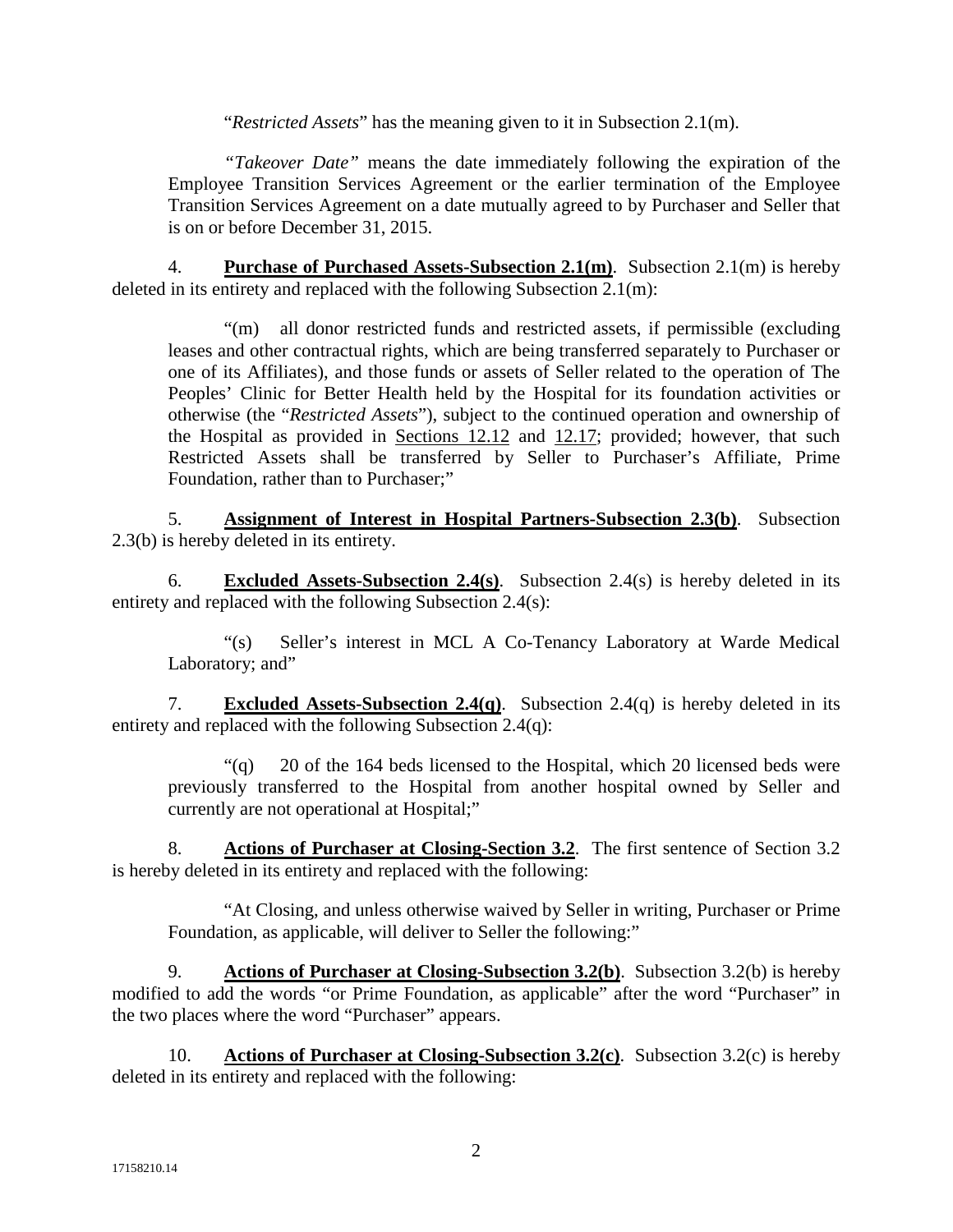"A copy of the assignment and assumption of Seller's interest in each Hospital Partner described in Section 2.3 duly executed by Purchaser or Prime Foundation, as applicable."

11. **Actions of Purchaser at Closing-Subsection 3.2(e)**. Subsections 3.2(e) through 3.2(i) are hereby deleted in their entirety and replaced with the following Subsections 3.2(e) through  $3.2(i)$ :

"(e) copies of resolutions duly adopted by the Board of Directors of Purchaser, Prime Foundation and Prime Healthcare Services, Inc., authorizing and approving the performance of the transactions contemplated hereby and the execution and delivery of this Agreement and the other documents described herein, each certified as true, complete and in fully force and effect as of the Closing Date by appropriate officers of Purchaser, Prime Foundation and Prime Healthcare Services, Inc.;

(f) certificates of the duly authorized officers of Purchaser and Prime Foundation certifying that each covenant and agreement of Purchase and Prime Foundation, respectively, to be performed prior to or as of Closing pursuant to this Agreement has been performed in all material respects;

(g) certificates of incumbency of the officers of Purchaser and Prime Foundation executing this Agreement and the other documents described herein, dated as of the Closing Date;

(h) certificates of existence and good standing of Purchaser and Prime Foundation from the State of Michigan, dated the most recent practical date prior to the Closing Date, together with a copy of the articles of organization and operating agreement of Purchaser and the articles of incorporation and bylaws of Prime Foundation;

(i) certificates of the duly authorized officers of Purchaser and Prime Foundation certifying that the representations and warranties of Purchaser and Prime Foundation set forth in this Agreement are true and correct in all material respects as of the Closing Date;"

12. **Actions of Purchaser at Closing-Subsection 3.2(j)**. Subsection 3.2(j) is hereby deleted in its entirety and replaced with the following:

"If necessary, one or more Transition Services Agreements as described in Section 12.13 duly executed by Purchaser."

13. **Actions of Seller at Closing–Section 3.3**. The first sentence of Section 3.3 is hereby deleted in its entirety and replaced with the following:

"At Closing, or unless otherwise stated herein or waived by Purchaser or Prime Foundation, as applicable, in writing, Seller shall deliver to Purchaser or Prime Foundation, as applicable, the following:"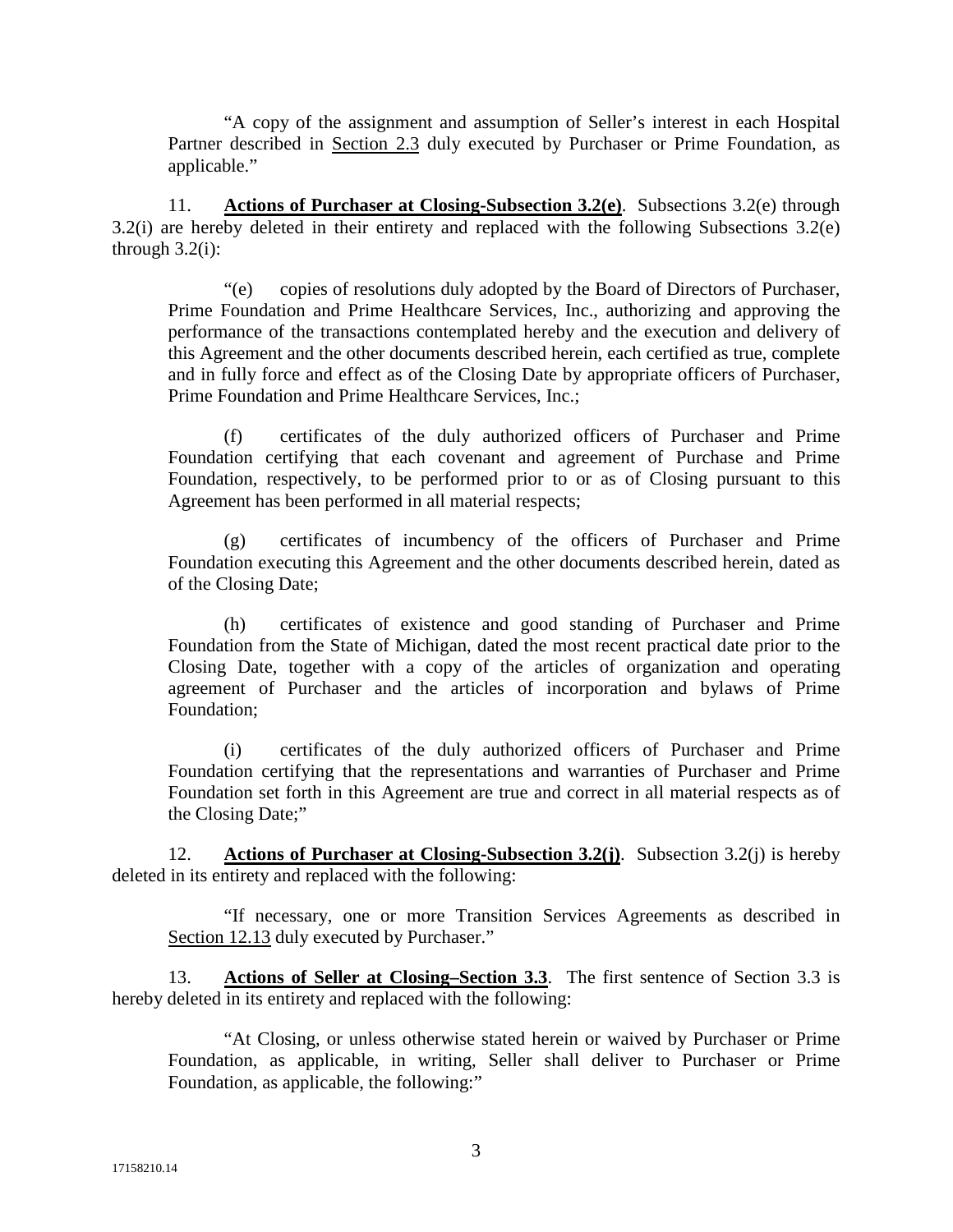14. **Actions of Seller at Closing-Subsections 3.3(b), (c), (e) and (n)**. The words "or Prime Foundation, as applicable," are hereby added following the word "Purchaser" in each place that it appears in Subsections 3.3(b), (c), (e) and (n).

15. **Actions of Seller at Closing-Subsection 3.3(l)**. The word "Agreement" in Subsection  $3.3(1)$  is hereby changed to "Agreements."

16. **Representations and Warranties of Purchaser-Article V**. The opening paragraph of Article V is hereby deleted in its entirety and replaced with the following opening paragraph:

"As of the date hereof and, except as otherwise provided, as of the Closing, Purchaser and Prime Foundation (and for purposes of Sections 5.2 through 5.7 below, Purchaser expressly includes Prime Foundation) represents and warrants to Seller that the statements contained in this Article V are true and correct as of the date hereof and will be true and correct as of the Closing Date."

17. **Organization and Authorization of Purchaser-Section 5.1**. Section 5.1 is hereby deleted in its entirety and replaced with the following Section 5.1:

"**5.1 Organization and Authorization of Purchaser and Prime Foundation.** Purchaser is a limited liability company duly organized, validly existing and with active status under the laws of the State of Delaware and is duly authorized to transact business in the State of Michigan. Prime Foundation is a nonprofit corporation duly organized, validly existing and with active status under the laws of the State of Delaware and is duly authorized to transact business in the State of Michigan. Each of Purchaser and Prime Foundation has the requisite power and authority to enter into this Agreement and the other documents contemplated hereby and thereby, perform their respective obligations hereunder and thereunder."

18. **Certain Employee Matters-Subsection 12.1(a).** In light of the contemplated lease of employees by Purchaser or its Affiliates as described in the addition of Subsection 12.1(l) below, Section 12.1(a) is revised in its entirety to read as follows:

"(a) Except as otherwise provided in Subsection 12.1(l), below, immediately prior to the Closing and except as otherwise mutually agreed by the parties, Purchaser shall or shall cause one of its Affiliates to offer to employ, on an "*at will*" basis, all of the employees of Seller or an Affiliate of Seller who are assigned to the operations of Hospital, and who are eligible to be hired upon satisfactory completion of Purchaser's customary pre-employment screening procedures as set forth on Schedule 12.1(a)-1, as of the Closing Date, including employees on vacation, paid time off, family leave, military leave, short-term disability or other types of leave (excluding employees with employment agreements, which Purchaser shall assume, and excluding physicians whose employment agreements are being assumed by an Affiliate of Purchaser) in positions and at compensation levels consistent with those being provided by Seller immediately prior to Closing. All such employees who accept Purchaser's offer of employment shall be referred to herein each as a *"Hired Employee"* and, collectively, as the "*Hired*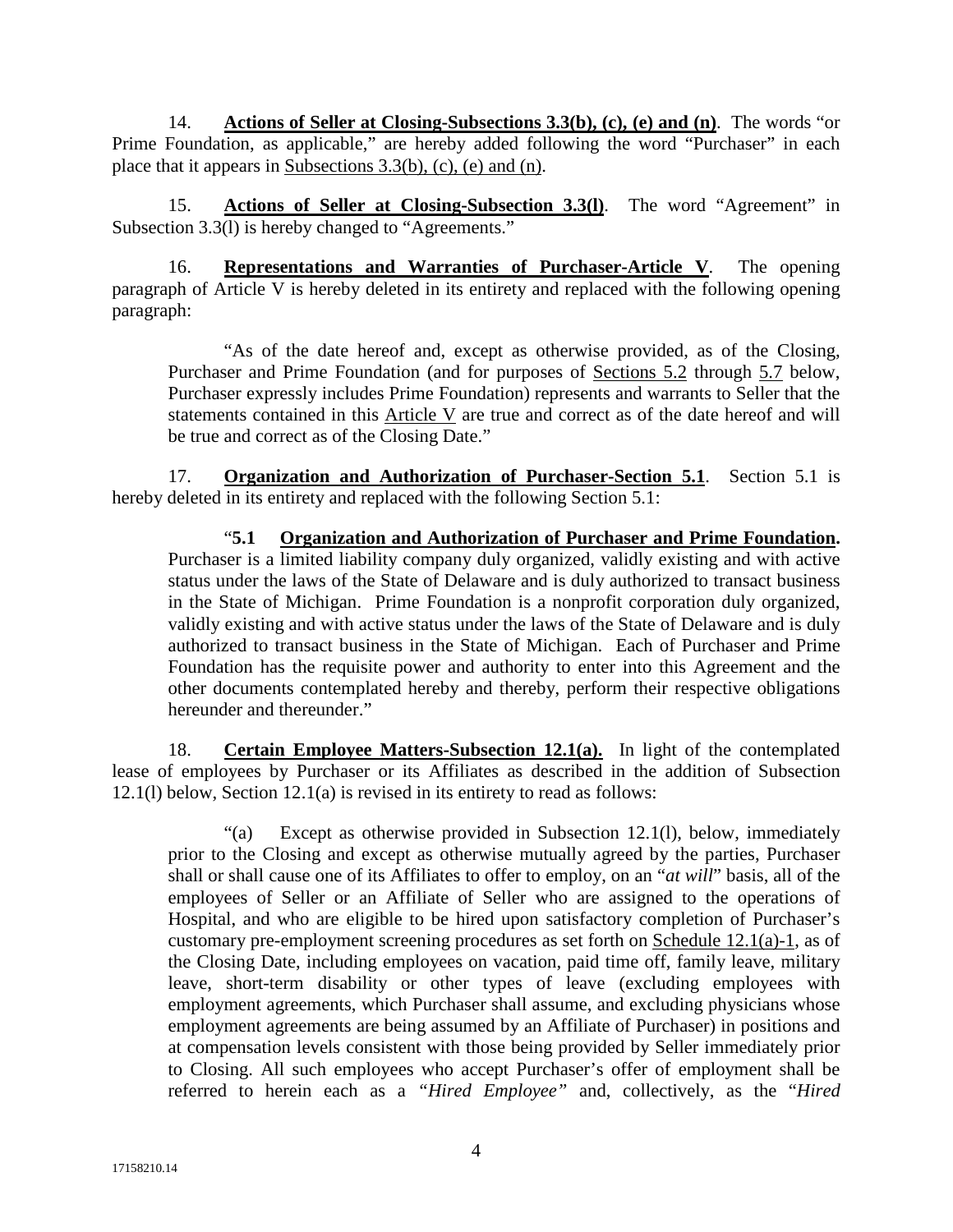*Employees*". Purchaser will ensure that the level of benefits of each of the Hired Employees immediately following the Closing is comparable, in the aggregate, to those provided the Hired Employee immediately preceding the Closing.

Notwithstanding the foregoing, an employee who is on a short-term or long-term disability leave, military leave or other authorized leave of absence as of the date immediately prior to the Effective Time is not required to be employed by Purchaser as of the Effective Time but any right to re-employment of such an employee pursuant to the terms of this Agreement or Law shall be the obligation of Purchaser or an Affiliate of Purchaser (as applicable) and such individuals shall become Hired Employees as of the date they return to work prior to the expiration of their authorized leave or the last date required by Law; provided, however, that, if such an employee returns to work prior to the Takeover Date, the employee will become a Hired Employee on the Takeover Date. Additionally, (i) any employee who commences long-term disability leave on or after the Effective Time and remains on long-term disability leave as of the date immediately prior to the Takeover Date is not required to be employed by Purchaser as of the Takeover Date but any right to re-employment of such an employee pursuant to the terms of this Agreement or Law shall be the obligation of Purchaser or an Affiliate of Purchaser (as applicable) and such individuals shall become Hired Employees as of the date they return to work prior to the expiration of their authorized leave or the last date required by Law; and (ii) any employee who commences short-term disability leave, military leave or other authorized leave of absence other than long-term disability leave (*e.g*., PTO) on or after the Effective Time and remains on such leave as of the date immediately prior to the Takeover Date shall become employed by Purchaser or an Affiliate of Purchaser (as applicable) and shall become Hired Employees as of the Takeover Date. As of the Takeover Date, Purchaser or an Affiliate of Purchaser shall become directly responsible for any associated disability, PTO, or other benefits due to such Hired Employees described in (ii) in the preceding sentence. For the period of time covered by the Employee Transition Services Agreement, including any run-off period, Purchaser or an Affiliate of Purchaser shall reimburse Seller or an Affiliate of Seller for the cost of or premium for any benefits provided to employees on short-term or long-term disability leave, military leave or other authorized leave of absence (*e.g*., PTO) in accordance with the terms of the Employee Transition Services Agreement. Schedule 12.1(a)-2 provides a list of employees of Seller who are on short-term or long-term disability or on leave of absence pursuant to Seller's policies or Law (each, an "Inactive Employee" and collectively "Inactive Employees"), provides the date such absence began, and provides the date, if known, that the employee is expected to return to work. The list of Inactive Employees on Schedule  $12.1(a)$ -2 will be updated as of the Effective Time. Except as provided in Section 12.1(l), in the event that a Hired Employee is terminated without cause within one (1) year after the Effective Time, Purchaser, or an Affiliate of Purchaser, as applicable, shall provide severance benefits to such terminated Hired Employee on terms consistent with Purchaser severance benefits plan or policy as amended from time to time or the Trinity Health Corporation Severance Pay Plan as in effect on the Closing Date, whichever would provide the better benefits. A copy of the Trinity Health Corporation Severance Benefits schedule applicable to the Hired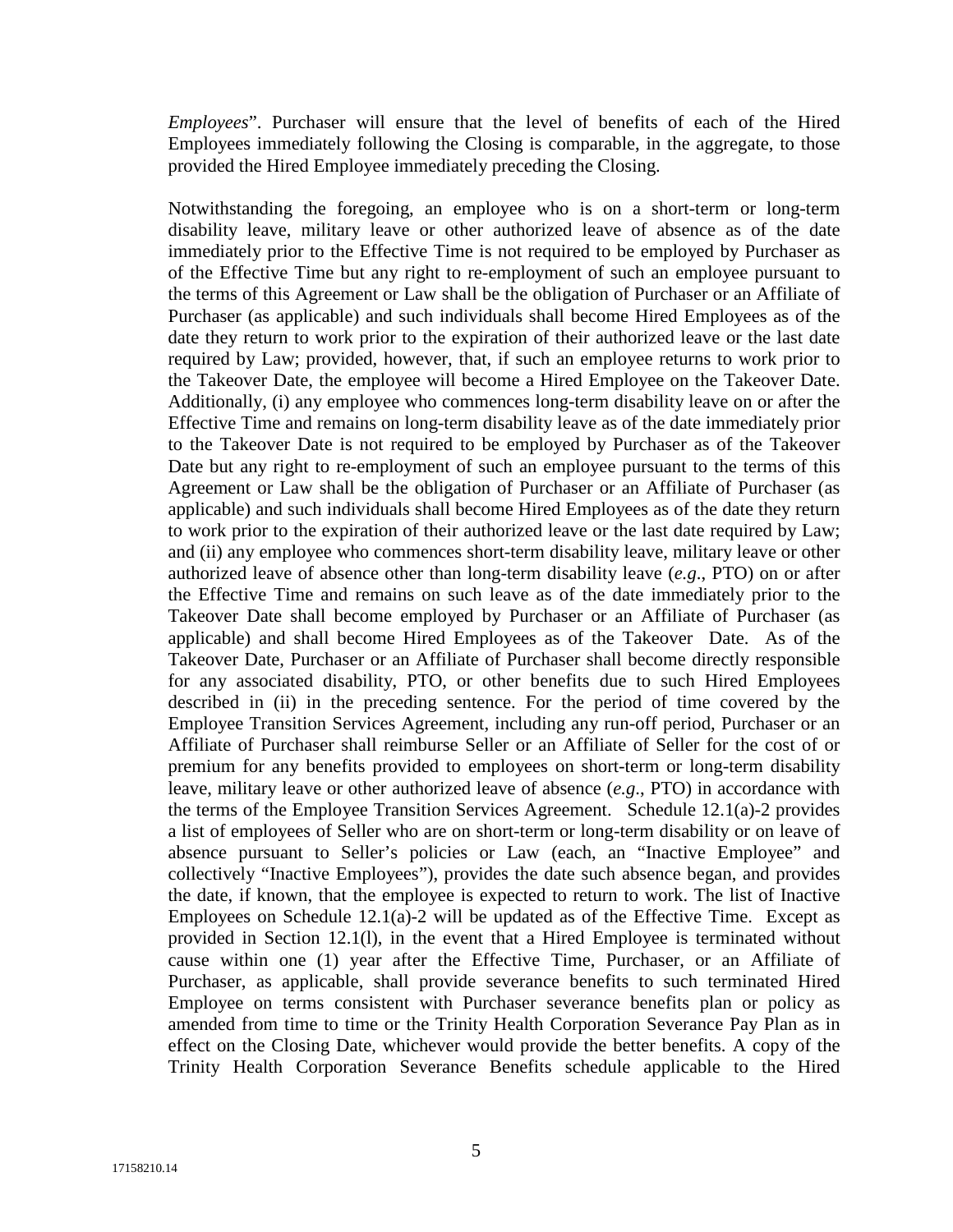Employees under the Trinity Health Corporation Severance Pay Plan is attached as Exhibit D."

19. **Certain Employee Matters-Subsection 12.1(l)**. The following Subsection 12.1(l) is hereby added to the Agreement:

"(l) In the event that Purchaser is unable to employ the employees of Seller or an Affiliate of Seller who are assigned to the operations of Hospital effective as of the Closing Date as required by this Section 12.1, then, during the period from the Effective Time until the date immediately prior to the Takeover Date, Seller or an Affiliate of Seller shall continue to employ all of the employees of Seller or of an Affiliate of Seller who are assigned to the operations of Hospital immediately prior to the Effective Time (including, without limitation, those employees described in Subsection 12.1(j)), or the employees listed on Exhibit A to the Employee Transition Services Agreement, if different (each such employee is referred to herein as a "Transition Employee" and such employees are collectively referred to herein as the "Transition Employees"), subject to Seller's or Seller's Affiliate's employment policies, as applicable, and Purchaser shall lease such Transition Employees from Seller or an Affiliate of Seller pursuant to the terms and conditions of the Employee Transition Services Agreement substantially in the form of Exhibit E hereto ("Employee Transition Services Agreement"); provided, however, any then-current employees of Seller or an Affiliate of Seller who fill a Transition Employee vacancy during the term of the Employee Transition Services Agreement and any employees hired by Seller or an Affiliate of Seller during the term of the Employee Transition Services Agreement to provide services for the operation of the Hospital or its Affiliates under the ownership of Purchaser or its Affiliates, excluding any system-office level employees, are also "Transition Employees." Purchaser shall, or shall cause one of its Affiliates to, offer employment to each of the then-current Transition Employees before the Takeover Date, with such employment to be effective on the Takeover Date as required by this Section 12.1 in positions and at compensation levels consistent with those being provided by Seller or Seller's Affiliate, as applicable, immediately prior to the Takeover Date. All such Transition Employees who accept Purchaser's or its Affiliate's offer of employment shall become "Hired Employees" on the Takeover Date. Purchaser shall ensure that the level of benefits of each of the Hired Employees on and immediately following the Takeover Date is comparable in the aggregate to those provided to the Hired Employees immediately prior to the Takeover Date. Further, with respect to the Transition Employees who become Hired Employees, the following references in Section 12.1 shall be changed to "Takeover Date": (i) the references to "Closing" in the third sentence of the first paragraph of Subsection 12.1(a); (ii) the reference to the "Effective Time" in the seventh sentence of the second paragraph of Subsection 12.1(a); provided, however, to the extent that the employment of any Transition Employees is terminated by Seller or an Affiliate of Seller at the request of Purchaser or one of its Affiliates prior to the Takeover Date, Seller or an Affiliate of Seller shall provide severance benefits to such terminated Transition Employees on terms consistent with, and to the extent they are eligible for severance benefits under, the Trinity Health Corporation Severance Pay Plan as in effect on the Closing Date, and Purchaser or an Affiliate of Purchaser shall reimburse Seller or an Affiliate of Seller for the amount of such severance benefits in accordance with the terms of the Employee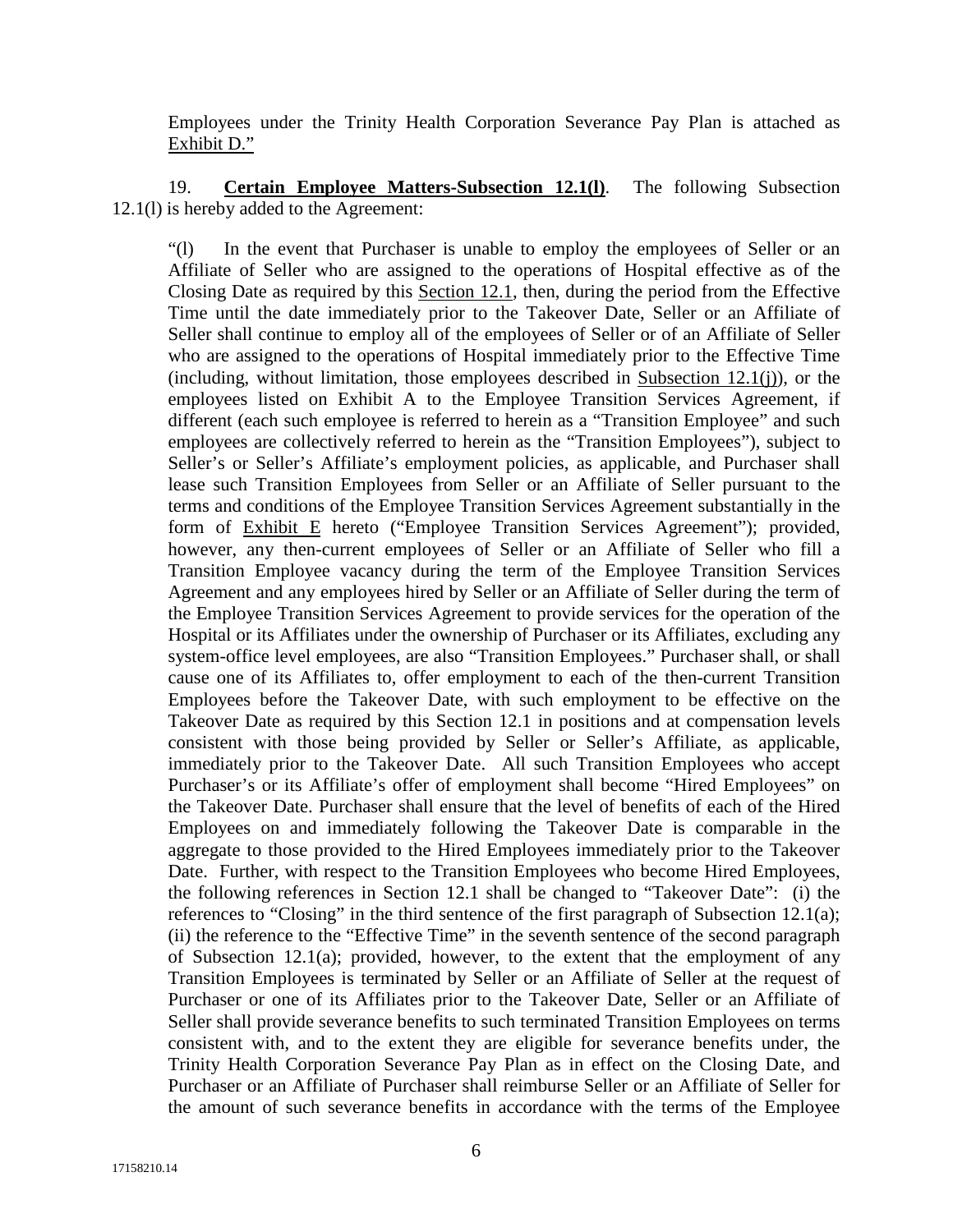Transition Services Agreement, and (iii) the references to the "Effective Time" in Subsections 12.1(b) through 12.1(k), except the reference to the "Effective Time" in the last sentence of Subsection 12.1(d)."

20. **Governance-Section 12.11.** The existing Section 12.11 is hereby amended to become Subsection (a) of that Section and a new Subsection (b) is hereby added to read in its entirely as follows:

(b) Prime Foundation shall create and maintain a local advisory board to oversee the Restricted Assets consistent with the requirements set forth in that certain Protection of Charitable Assets Agreement being executed by the Charitable Trust Division of the Michigan Department of Attorney General and Prime Foundation as of the Effective Time, or as otherwise imposed by the Charitable Trust Division of the Michigan Department of Attorney General from time to time.

21. **Charity Care Policy and Community Benefit-Section 12.15.** Section 12.15 is hereby amended to add the following to the end of that subsection:

"In furtherance of the foregoing, during the period of time that Prime owns the Hospital, Purchaser or one of its Affiliates shall contribute to the Peoples' Clinic for Better Health on an annual basis: (i) an amount equal to \$150,000, plus (ii) any additional amount necessary to sustain the operations of the Peoples' Clinic for Better Health in a manner consistent with its historical operations after taking into account other sources of People's Clinic revenue and its ongoing needs and expenses."

22. **Covenant Not to Sell Hospital-Section 12.17**. The following Section 12.17 is hereby added to the Agreement:

"**12.17 Covenant Not to Sell Hospital.** For a period of five (5) years following the Effective Time, Purchaser shall not sell the assets of the Hospital to a third party, and Purchaser shall remain a direct or indirect subsidiary of Prime Healthcare; provided, however, this restriction shall not prohibit Purchaser from transferring the Hospital, its business or assets to: (i) any other Affiliate of Prime Healthcare; (ii) Prime Foundation; or (iii) any acquirer or successor, by merger, asset purchase, stock purchase, lease or otherwise, of all or substantially all of the ownership interest in or assets of Prime Healthcare."

23. **Restriction on Bed Transfer-Section 12.18**. The following Section 12.18 is hereby added to the Agreement:

"**12.18 Restriction on Bed Transfer.** For a period of five (5) years following the Effective Time, Purchaser shall not sell or transfer the remaining 25 of the 45 licensed beds that were previously transferred to the Hospital from another Hospital owned by Seller, and which are currently not operational at Hospital, to any other hospital or health care facility."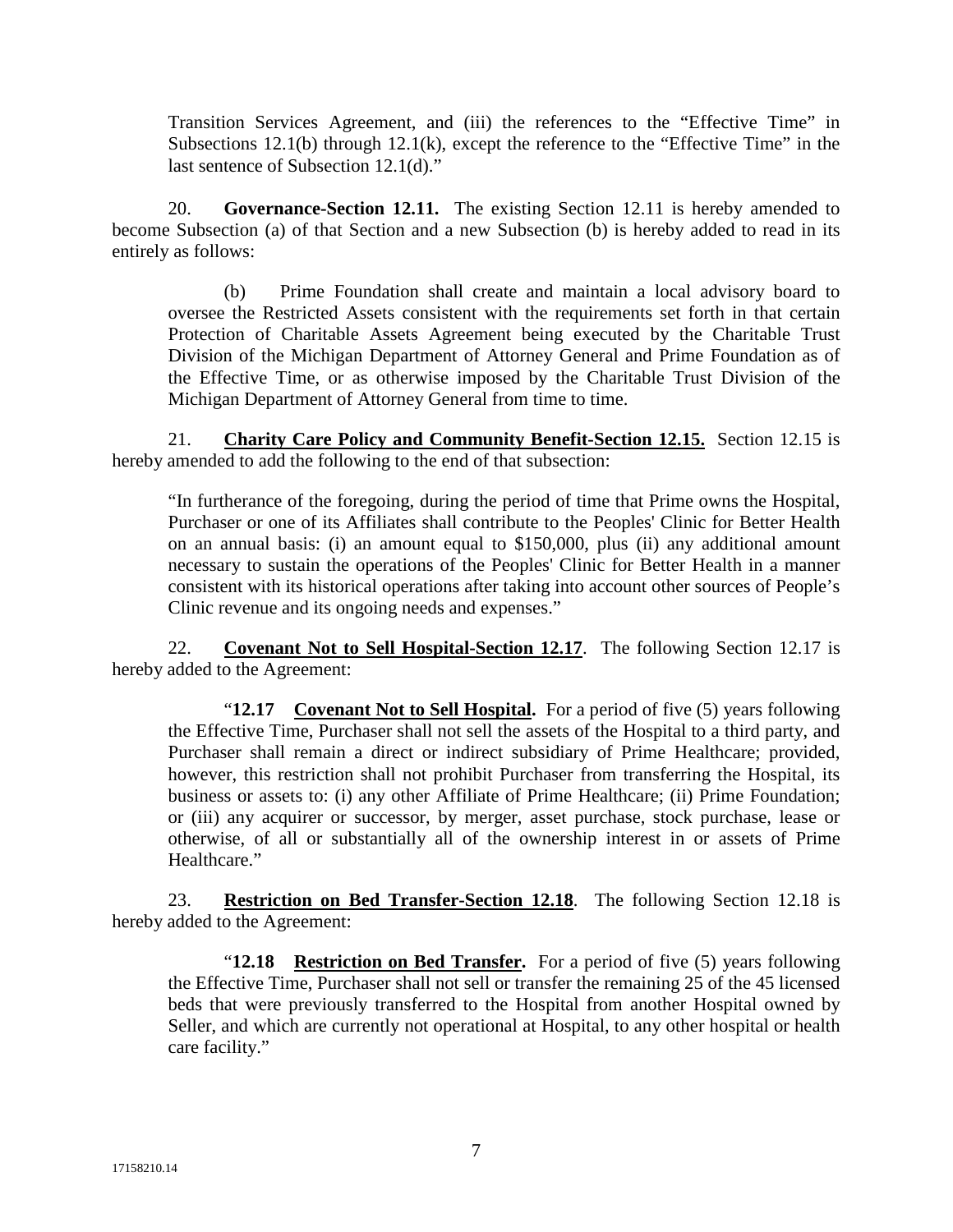**24. Amendment.** A new Section 13.13 is hereby added to read in its entirely as follows:

**"13.13 Amendment.** This Agreement may be amended, and the terms hereof may be modified, only by a writing executed by each of the parties hereto, and any matter referred to herein to be mutually agreed to or designated by the parties in the future must be evidenced by such writing."

25. **List of Schedules and Exhibits**. The following is hereby added to the end of the list of Schedules and Exhibits:

"Exhibit D Employee Transition Services Agreement."

26. **Miscellaneous.** Except as otherwise expressly set forth herein, the remaining terms of the Agreement remain in full. Defined terms not otherwise defined herein shall have the meaning attributed thereto in the Agreement. This First Amendment may be executed in counterparts, each of which will be deemed an original, and together, one instrument.